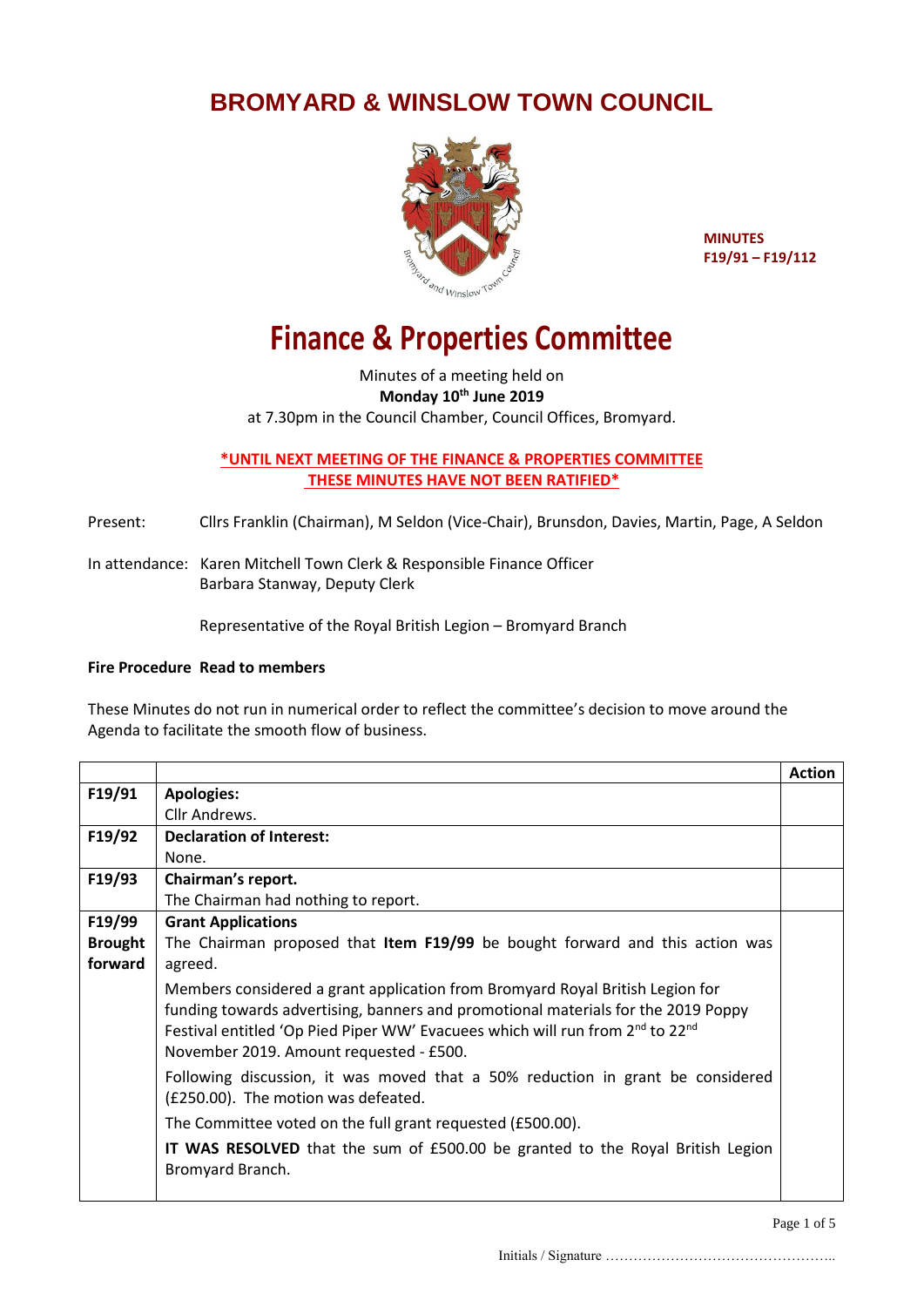| F19/94 | <b>Exclusion of members of the public and press</b><br>Pursuant to section 1 (2) of the Public Bodies (admission to meetings) Act 1960                                                                                                                                                                                                                                                                                                                                                                                                           |            |  |
|--------|--------------------------------------------------------------------------------------------------------------------------------------------------------------------------------------------------------------------------------------------------------------------------------------------------------------------------------------------------------------------------------------------------------------------------------------------------------------------------------------------------------------------------------------------------|------------|--|
|        | Because of the confidential nature of the business to be transacted<br>IT WAS RESOLVED the public and press should leave the meeting during consideration                                                                                                                                                                                                                                                                                                                                                                                        |            |  |
|        | of items F19/100, Staffing Matters and F19/103 Property Management.                                                                                                                                                                                                                                                                                                                                                                                                                                                                              |            |  |
| F19/95 | <b>Minutes:</b><br>Members agreed two corrections to the Minutes of the meeting held on 28 <sup>th</sup> May,<br>2019.                                                                                                                                                                                                                                                                                                                                                                                                                           |            |  |
|        | Referring to F19/80 - the following text to be deleted:<br>$\bullet$<br>IT WAS AGREED to amend the Minutes of the last meeting held on Monday 8 <sup>th</sup><br>April 2019.<br>Referring to F19/84,3 Cllr Churchill to be deleted and corrected to read Cllr<br>$\bullet$<br>Seldon (A).                                                                                                                                                                                                                                                        |            |  |
|        | With the above corrections, the amended Minutes of the meeting held on 28 <sup>th</sup> May<br>2019 were approved as an accurate record and duly signed by the Chairman.                                                                                                                                                                                                                                                                                                                                                                         |            |  |
| F19/96 | <b>Report on Repairs and Renewals &amp; Lengthsman:</b><br>Members were advised that:<br>F19/81 Installation of hard-wired connection to projector was carried out on<br>$\bullet$<br>7 <sup>th</sup> June 2019<br>Public Conveniences (Tenbury Road). Drain Clear called in to clear drain<br>$\bullet$<br>blockage. Issue identified with people putting non-flushable wipes down the<br>toilet. Signs to be installed advising that such items were not to be disposed of<br>by flushing.                                                     | TC         |  |
| F19/97 | <b>Matters Arising - For information only:</b>                                                                                                                                                                                                                                                                                                                                                                                                                                                                                                   |            |  |
|        | F19/81 - Clerk had written to Herefordshire County Council Revenues unit who<br>$\bullet$<br>had investigated the issue and discovered that in 2011 their Direct Debit<br>record for the Town Council had been set to "pay immediately". They had<br>apologised and amended the account to ensure invoices are "due in 21 days"<br>and will not be taken by direct debit.                                                                                                                                                                        |            |  |
|        | The Town Clerk reported:<br>F19/82 Drainage issues - Old Vicarage; chasing Drain Clear for quotation for<br>$\bullet$<br>further investigation into suspected broken pipework, soak away. Likely<br>excavation of area of car park.<br>F19/88 Town Square: Initial contact made with Herefordshire Council's Local<br>$\bullet$<br>Enterprise and Resources Manager, who will in turn speak with Property<br>Services.<br>F19/89 Conquest Theatre Land acquisition: possible conflict of interest with<br>$\bullet$<br>engagement of solicitors. |            |  |
|        | Referring to F19/84 Members asked that the Town Council's Grant Policy be reviewed<br>at a future meeting.                                                                                                                                                                                                                                                                                                                                                                                                                                       | <b>TC</b>  |  |
| F19/98 | <b>Finance:</b><br>Committee discussed the timing of reports presented to them; The Deputy Town Clerk<br>explained that the volume of work at this time had caused a back log.                                                                                                                                                                                                                                                                                                                                                                   | <b>DTC</b> |  |
|        | Income & Expenditure by Budget Heading - May 2019<br>a)<br>IT WAS RESOLVED to accept item a for the month of May 2019.                                                                                                                                                                                                                                                                                                                                                                                                                           |            |  |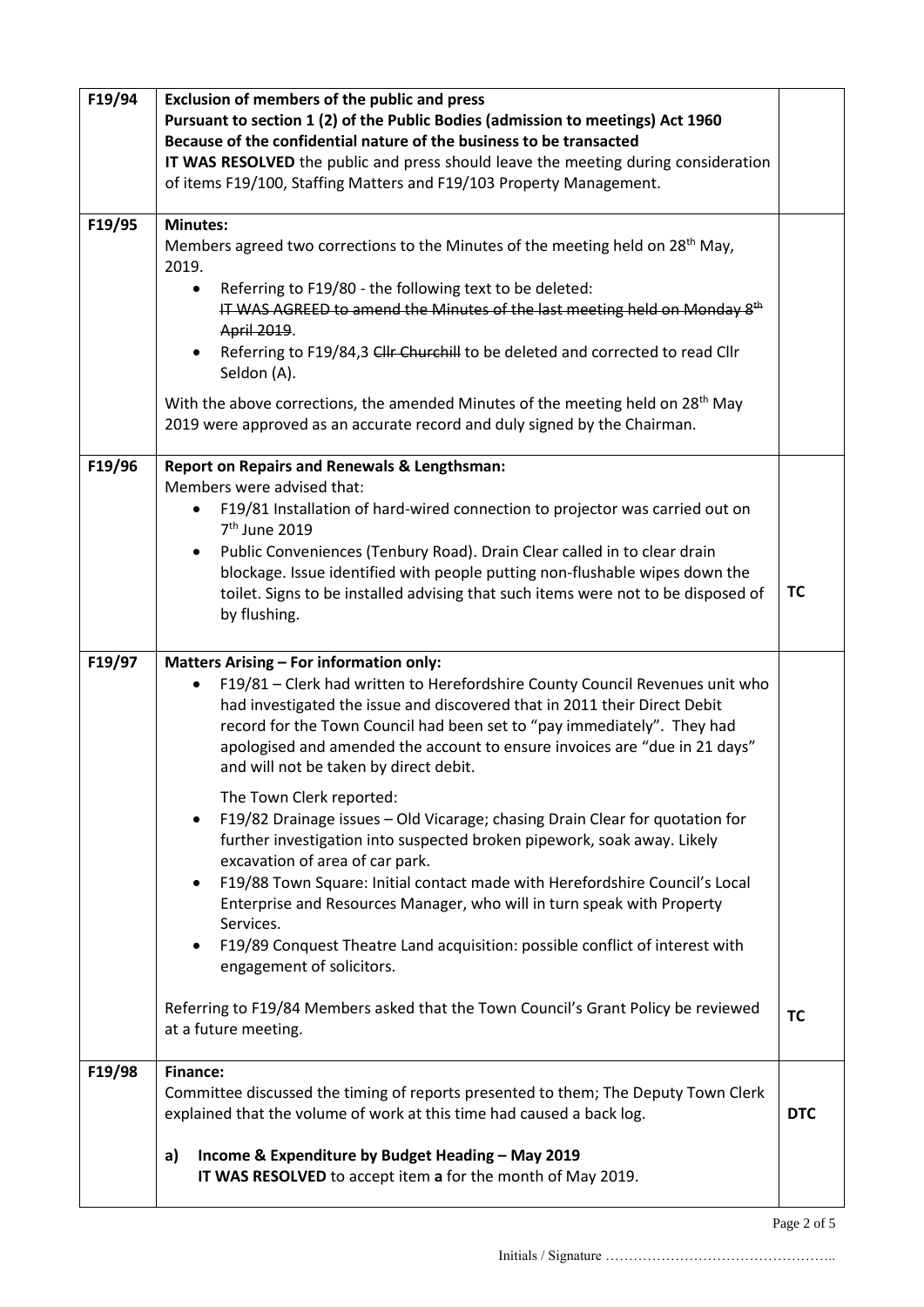|                           | b) | <b>Bank Reconciliation - May 2019</b><br>Cllr Brunsdon signed the bank reconciliation/statements.                                   |                                                                                                                                                                                                                                                      |                                 |  |  |  |
|---------------------------|----|-------------------------------------------------------------------------------------------------------------------------------------|------------------------------------------------------------------------------------------------------------------------------------------------------------------------------------------------------------------------------------------------------|---------------------------------|--|--|--|
|                           |    | IT WAS RESOLVED to accept item b for the month of May 2019.                                                                         |                                                                                                                                                                                                                                                      |                                 |  |  |  |
|                           | c) | <b>Top Sheet</b>                                                                                                                    |                                                                                                                                                                                                                                                      |                                 |  |  |  |
|                           |    | IT WAS RESOLVED to accept item c for the month of May 2019.                                                                         |                                                                                                                                                                                                                                                      |                                 |  |  |  |
|                           | d) | <b>Accounts for Scrutiny:</b>                                                                                                       |                                                                                                                                                                                                                                                      |                                 |  |  |  |
|                           |    | Pettifers                                                                                                                           | Complex - Maintenance/Cleaning items                                                                                                                                                                                                                 | £<br>$66.38 + VAT$              |  |  |  |
|                           |    | <b>Shooting Reels</b>                                                                                                               | Tourism Video (Quote 01.04.19)                                                                                                                                                                                                                       | $1,500.00 + VAT$                |  |  |  |
|                           |    |                                                                                                                                     | IT WAS RESOLVED to accept item d for the month of May 2019.                                                                                                                                                                                          |                                 |  |  |  |
|                           | e) | <b>Contracts</b>                                                                                                                    |                                                                                                                                                                                                                                                      |                                 |  |  |  |
|                           |    | West Mercia Energy Elec Council Offices                                                                                             | West Mercia Energy Elec Tenbury Rd Charge Point                                                                                                                                                                                                      | $24.42 + VAT$<br>$214.77 + VAT$ |  |  |  |
|                           |    |                                                                                                                                     | West Mercia Energy Elec Heritage Centre                                                                                                                                                                                                              | $90.47 + VAT$                   |  |  |  |
|                           |    | West Mercia Energy Gas Council Offices                                                                                              |                                                                                                                                                                                                                                                      | 199.57 + VAT                    |  |  |  |
|                           |    |                                                                                                                                     | IT WAS RESOLVED to accept item e for the month of May 2019.                                                                                                                                                                                          |                                 |  |  |  |
|                           | f) | Report of monthly payments.                                                                                                         |                                                                                                                                                                                                                                                      |                                 |  |  |  |
|                           |    | IT WAS RESOLVED that Cllr M Seldon sign for payments for the month of May<br>2019.                                                  |                                                                                                                                                                                                                                                      |                                 |  |  |  |
|                           | g) | <b>Payments made:</b><br>Members noted that the following payment had also been made under the Town<br>Clerk's delegated authority; |                                                                                                                                                                                                                                                      |                                 |  |  |  |
|                           |    | £30.00                                                                                                                              | RBL Poppy Appeal - DD 75 <sup>th</sup> Anniversary wreaths £55.50 and Veterans Badges                                                                                                                                                                |                                 |  |  |  |
|                           |    | In Private Session - Press and Public excluded (see item F19/94 above)                                                              |                                                                                                                                                                                                                                                      |                                 |  |  |  |
| F19/100                   |    | <b>Staffing matters</b>                                                                                                             |                                                                                                                                                                                                                                                      |                                 |  |  |  |
|                           |    | Clerk provided an explanation of staff pension contributions in the 2018/19 financial                                               |                                                                                                                                                                                                                                                      |                                 |  |  |  |
|                           |    | year.<br>Noted.                                                                                                                     |                                                                                                                                                                                                                                                      |                                 |  |  |  |
| F19/103                   |    | <b>Property Management</b>                                                                                                          |                                                                                                                                                                                                                                                      |                                 |  |  |  |
| <b>Brought</b><br>forward | 1. |                                                                                                                                     | Members considered quotations for the remedial electrical works arising from the<br>fixed wire test in the Old Vicarage and Heritage Centre.<br>separated into two quotations to cover internal and external works.                                  | Works had been                  |  |  |  |
|                           |    | £1,290 plus VAT and £1,877 plus VAT.                                                                                                | IT WAS RESOLVED that two quotations from W J Fenn be accepted in the sum of                                                                                                                                                                          |                                 |  |  |  |
|                           | 2. | F18/87 Refers.                                                                                                                      | Members considered a revised quotation for decorating hall stairs and landing<br>areas in the Old Vicarage. Approval for the works had previously been agreed in<br>June 2018, but had been delayed due to scheduling of replacement light fittings. |                                 |  |  |  |
|                           |    |                                                                                                                                     | IT WAS RESOLVED to accept the revised quotation from J B Painters and<br>Decorators and approve the additional cost of £348.                                                                                                                         |                                 |  |  |  |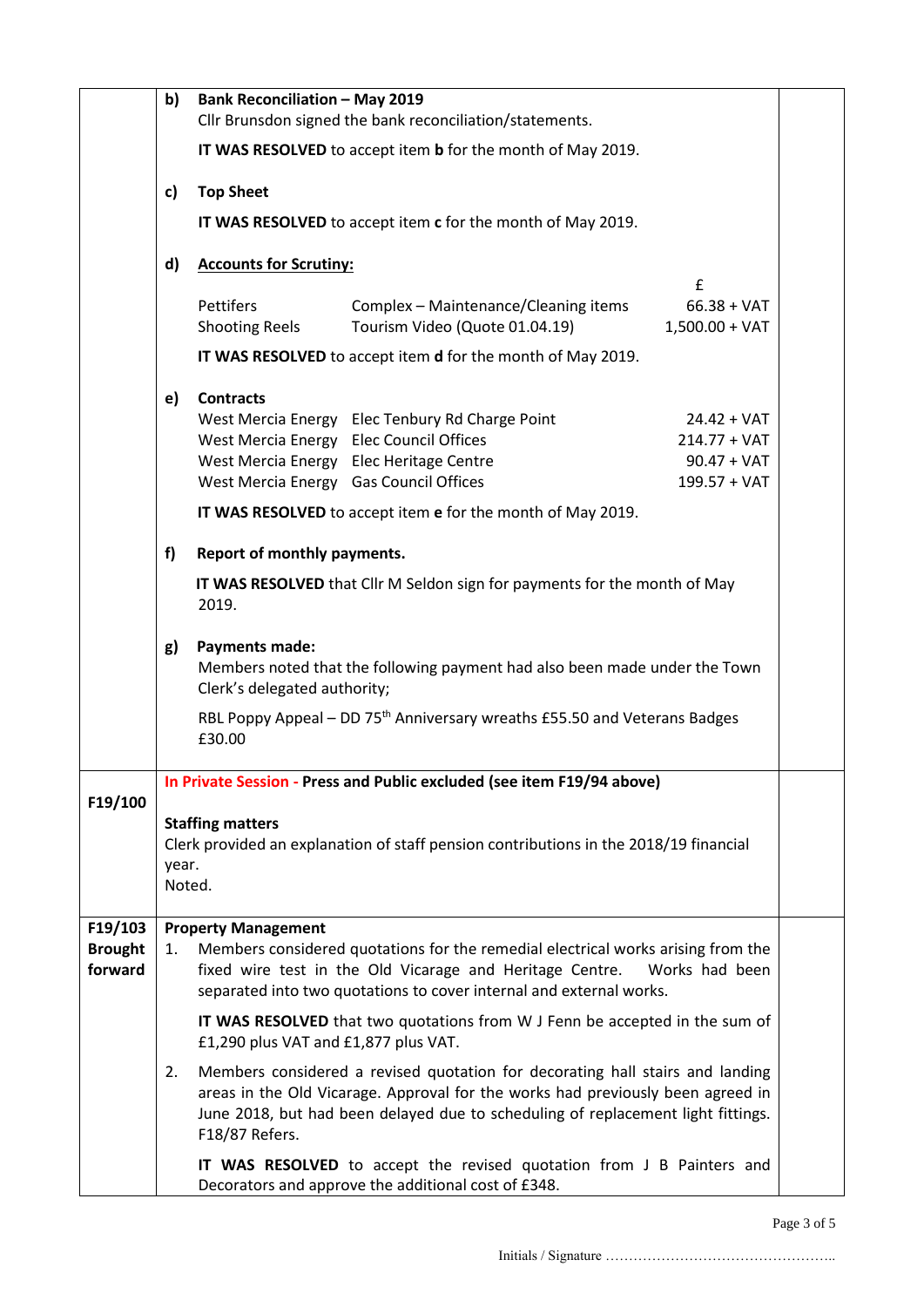|                        | <b>Open Session Resumed at 8.35pm</b>                                                                                                                                                                                                                                                                                                                                                                                                                                                                                                                                                                                                                  |                                       |
|------------------------|--------------------------------------------------------------------------------------------------------------------------------------------------------------------------------------------------------------------------------------------------------------------------------------------------------------------------------------------------------------------------------------------------------------------------------------------------------------------------------------------------------------------------------------------------------------------------------------------------------------------------------------------------------|---------------------------------------|
| F19/101                | <b>Risk Management</b><br>Members reviewed the Risk Management Policy and Matrix in detail on a page by page<br>basis and made a number of amendments.                                                                                                                                                                                                                                                                                                                                                                                                                                                                                                 |                                       |
|                        | IT WAS RESOLVED that the Risk Management Policy and Matrix, as amended be<br>recommended to the Full Council for approval.                                                                                                                                                                                                                                                                                                                                                                                                                                                                                                                             |                                       |
|                        | The matter of Cash in Transit to be discussed at Full Council in confidential session.<br>A Lone Worker Policy be bought to the next meeting of committee.                                                                                                                                                                                                                                                                                                                                                                                                                                                                                             | TC<br><b>TC</b>                       |
| F19/102                | <b>Health and Safety</b><br>Health and Safety issues - Members had been circulated with an updated Health<br>1.<br>and Safety General Risk report. There were no new items to report.<br>Members discussed setting up a Health & Safety working group and/or<br>2.<br>nominating a Councillor to take the lead on health and safety issues and report<br>back at Finance & Properties Committee and/or Full Council meetings.<br>IT WAS RESOLVED that a working party be set up to look at Health and Safety issues,<br>led by Cllr Mary Seldon.<br>An item to be placed before Full Council requesting members to volunteer for the<br>working party. | Cllr <sub>M</sub><br>Seldon<br>and TC |
| F19/104                | <b>Business Rates</b>                                                                                                                                                                                                                                                                                                                                                                                                                                                                                                                                                                                                                                  |                                       |
|                        | To approve additional staff time required to complete business rates project.                                                                                                                                                                                                                                                                                                                                                                                                                                                                                                                                                                          |                                       |
|                        | This matter was referred to the Staffing Committee.                                                                                                                                                                                                                                                                                                                                                                                                                                                                                                                                                                                                    | <b>TC</b>                             |
| <b>IT WAS RESOLVED</b> |                                                                                                                                                                                                                                                                                                                                                                                                                                                                                                                                                                                                                                                        |                                       |
|                        | To suspend Standing Orders to permit the meeting to extend beyond two hours.                                                                                                                                                                                                                                                                                                                                                                                                                                                                                                                                                                           |                                       |
| F19/105                | <b>Land Transfer</b><br>The Clerk updated Councillors on this matter (land transfer to Bromyard Recreation<br>Ground Charity, Kempson Players).                                                                                                                                                                                                                                                                                                                                                                                                                                                                                                        |                                       |
|                        | The solicitor acting on behalf of the Town Council had requested sight of the original<br>1946 Conveyance.                                                                                                                                                                                                                                                                                                                                                                                                                                                                                                                                             |                                       |
|                        | The Chairman responded to a query raised over the long-term viability and protection<br>of land should the Charity cease to exist in the future.                                                                                                                                                                                                                                                                                                                                                                                                                                                                                                       |                                       |
| F19/106                | <b>Churchyard Walls</b><br>The Committee received an update on the scheduled works required on the<br>Churchyard Walls to avoid the potential of collapse.<br>Members had been circulated with the following documents:<br>Report to Finance & Properties Cttee October 2018<br>1)<br>2)<br>Quotations report on repairs<br>Updated report on progress to date<br>3)<br>Revised quotation from preferred contractor<br>4)<br>IT WAS RESOLVED to note the reports and to recommend to Full Council to approve                                                                                                                                           |                                       |
|                        | the revised quotation from the Council's preferred contractor, Stone Lime Oak Works<br>for commencement of works to sections C & D at a cost of £4,386.27 plus stone and<br>lime mortar as required.                                                                                                                                                                                                                                                                                                                                                                                                                                                   |                                       |